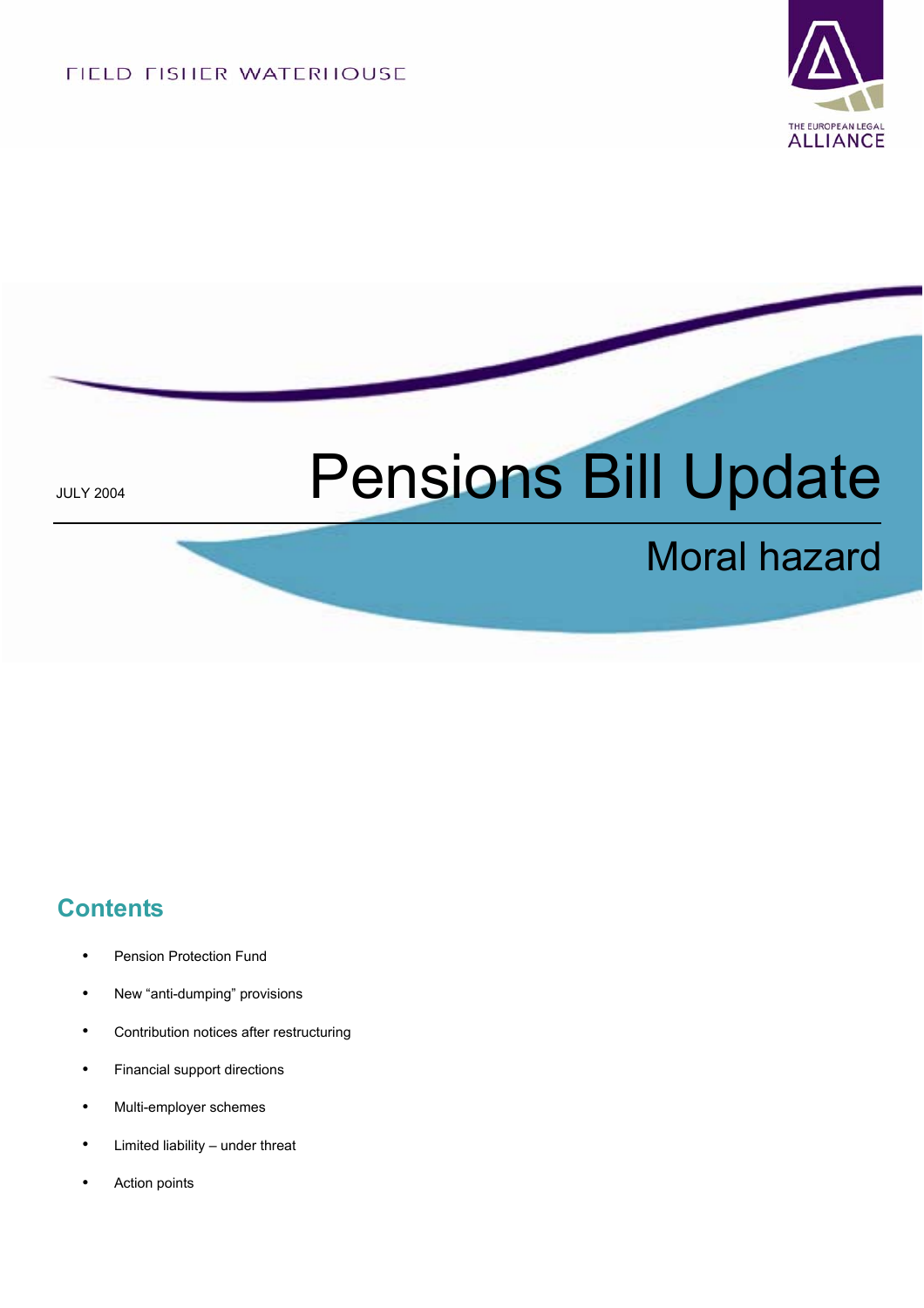### Pensions Bill Update - moral hazard

#### Pension Protection Fund

A new Pension Protection Fund (PPF) is being set up by the Pensions Bill currently in the House of Lords. This aims to ensure that occupational final salary schemes provide a minimum level of pension to members even when the sponsoring employer becomes insolvent. The likely start date of the PPF is April 2005.

The Bill also creates a new pensions regulator. This will replace the Occupational Pensions Regulatory Authority.

#### New "anti-dumping" provisions

The government is worried about employers "dumping" their underfunded schemes onto the new PPF. Some worrying new provisions have been inserted by government amendment into the Pensions Bill since it was first published in February 2004. These seek to prevent "dumping" but will also strain the concept of limited liability to breaking point.

The new pensions regulator will be given power to force companies within a group to give financial support to subsidiaries for pension scheme funding. So a holding or parent company (and possibly its directors or shareholders) may find itself liable to pay the pension scheme deficit of a UK subsidiary. And some of these new powers of the regulator will be retrospective to 11 June 2003 when the start date is eventually announced.

Attempts may be made to limit these new powers as the Pensions Bill goes through Parliament, but the government has just reaffirmed its commitment to the substance of the changes in the House of Lords debate. Consultation will continue over the summer and some safeguards may be inserted at a later stage of the Bill. These will need to be monitored very closely.

The political will to reduce claims on the new PPF is very strong and we expect these changes are more likely to happen than not.

#### Contribution notices after restructuring

One set of changes catches corporate restructurings **on or after 11 June 2003**.They will affect groups which have deliberately manipulated their corporate structure to avoid paying the full buy-out cost on the winding-up of a pension scheme of a solvent employer. (This full buy-out requirement was announced in June 2003.) They apply if any act was done:

- to reduce the recoverability of a pension scheme debt on an employer (e.g. asset stripping); or
- to reduce the actual level of debt which could be calculated "otherwise than in good faith" (this includes devices such as withdrawing most employers from a scheme to leave one company which then enters insolvency).

The pensions regulator will be able to issue a *contribution notice* against a wide range of employers in a group to fund the pensions deficit of an otherwise unrelated employer.

#### Financial support directions

Another set of changes further upsets the fundamental principles of separate legal personality and limited liability. *Any employer* participating in a final salary pension scheme or *any person connected to or associated with such an employer* can be made liable for that scheme's deficit and/or ongoing funding. Directors may be at risk of being found personally liable.

Any corporate group where one company in the group sponsors a defined benefit/final salary pension scheme, including a closed scheme, may be affected if the scheme is not fully funded and the sponsoring company is either a service company or is not sufficiently resourced to fund the scheme. "Fully funded" will probably be measured on the expensive insurance buy-out standard as that will be the new standard required when employers leave schemes.

The new pensions regulator can make a *financial support direction* against *any of the scheme employers* or *any person connected to or associated with an employer*. The financial support direction can require that connected person to part-fund the scheme. This is possible even if there has been no deliberate attempt to underfund the pension scheme.

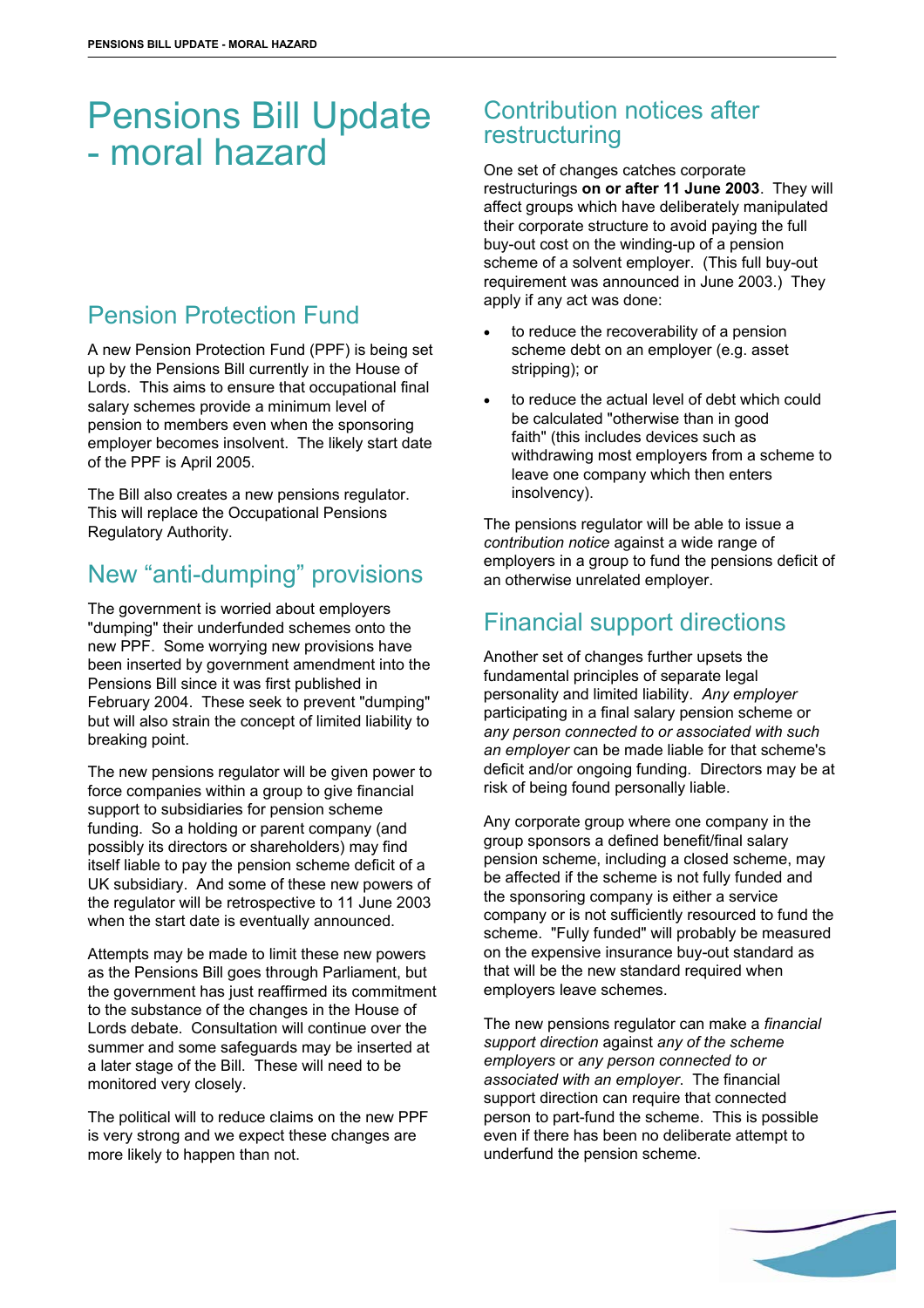It is understood that the government is confident that such financial support directions will be enforceable throughout the European Union. The fact that cross-border enforceability had been considered suggests this new power may be used to trace UK subsidiary debts through to foreign parent companies.

#### Multi-employer schemes

Separately from the Pensions Bill, the government also intends to block another pensions loophole. At present, a solvent employer can withdraw from a multi-employer scheme and only pay the Minimum Funding Requirement (MFR) debt instead of the full buy-out cost which would be payable on a winding-up of the whole scheme.

From a date yet to be announced, the pension debt when an employer leaves a multi-employer scheme under section 75 Pensions Act 1995 will be based on the full buy-out cost for its employees.

The only way to avoid this is for another participating employer to put appropriate "financial support" in place. Then only a "scheme specific" debt will be payable by the withdrawing employer of an amount to be agreed with the regulator.

#### Limited liability - under threat

Government lawyers have stated that they have checked the Human Rights Act position on these changes. They believe that the new laws are permitted as they balance the rights of scheme members not to be deprived of their accrued pension rights proportionately with the rights of those who will be forced to pay under the retrospective provisions.

But the concept of limited liability where a parent company is not responsible for the debts of its subsidiary (including the subsidiary's pension scheme) will be severely undermined by these changes. They conflict with both company law and insolvency law in ways which have not been addressed by the Pensions Bill. If enacted, we believe they could have an unforeseen detrimental effect on corporate transactions, venture capital and the ability of companies to borrow.

The pensions landscape as we know it is changing. It is changing fast and it is changing retrospectively. The government goal is to restore pension funding quickly to improve pensioner security. But the effect may be to accelerate the disappearance of final salary schemes.

#### Action points

- **Sale of a company** can the purchaser afford to pay full buy-out cost to the ongoing final salary scheme of the seller?
- **Sale of a business** could this be seen as a deliberate restructuring and trigger a contribution notice?
- Think very carefully before you buy into a group with a final salary scheme in deficit – **you could end up paying for it!**
- Await further developments in the autumn after the summer consultation.

#### **Contacts**

Our pensions law partner, Belinda Benney, leads a team of specialist lawyers. If you need pensions advice or assistance, please contact:

**Belinda Benney** belinda.benney@ffw.com **David Gallagher** david.gallagher@ffw.com **Karen Gibb-Davis** karen.gibb-davis@ffw.com **Catherine Hope** catherine.hope@ffw.com